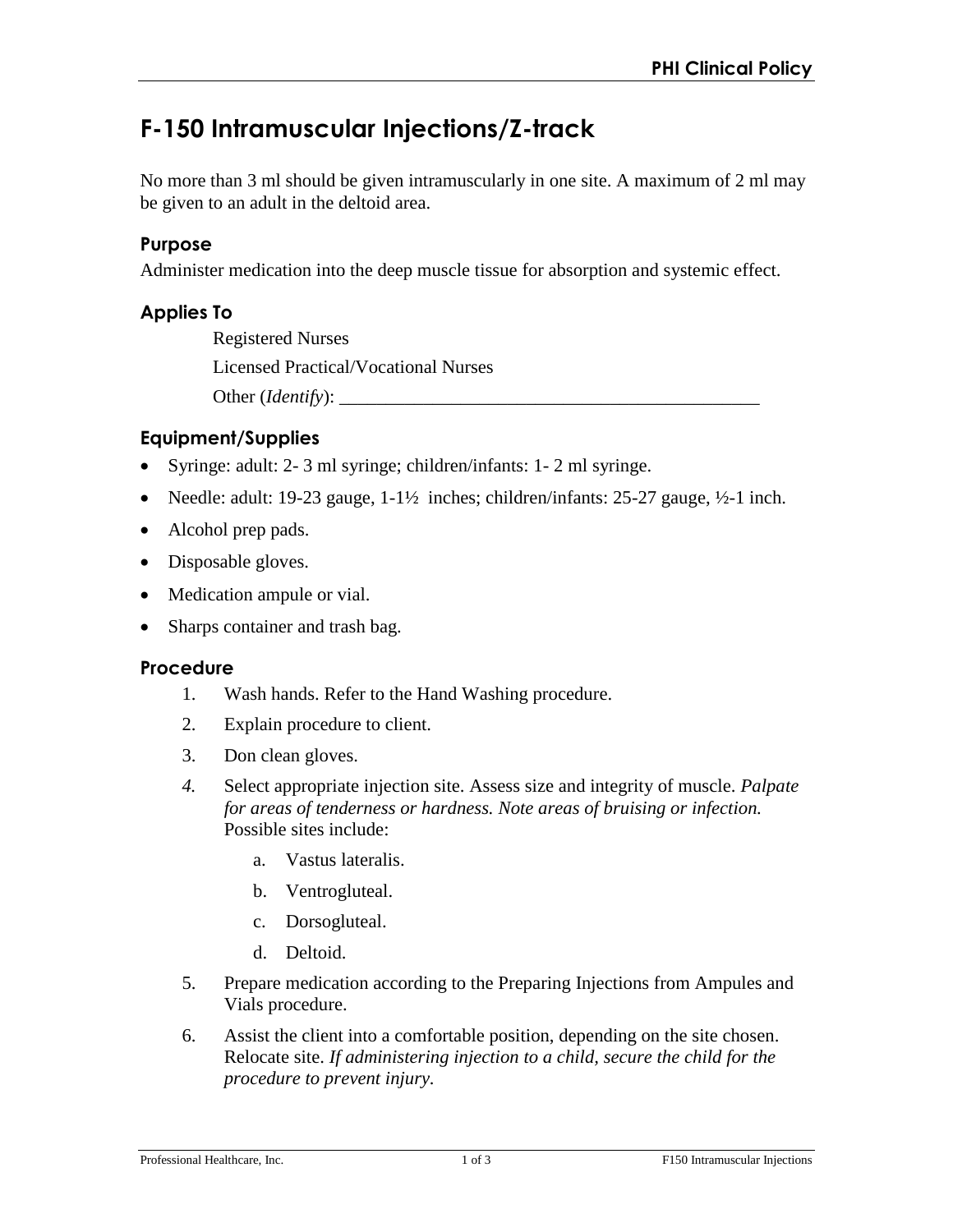- 7. Cleanse the injection site with alcohol prep pad. Start at center and rotate outward in circles, approximately two inches.
- 8. Remove needle protector, pulling it straight off.
- 9. Position syringe with needle at a 90° angle.
- 10. Inject needle:
	- a. Spread the skin of the injection site taut with the thumb and index finger of non-dominant hand.
		- For adults and children, inject needle quickly at 90° angle into the muscle.
		- For infants (Vastus lateralis), inject needle quickly at  $45^{\circ}$  angle, pointed toward the knee.
	- b. Use the Z-track method for medications that are likely to cause irritation and/or staining of skin:
		- Create air lock by drawing up 0.2 ml of air into syringe.
		- Pull the overlying skin and subcutaneous tissue, approximately 1- 1½ inches laterally to the side.
		- Hold the skin taut with the non-dominant hand and inject needle deep into the muscle.
- 11. Secure syringe with non-dominant hand. Using dominant hand, slowly pull back on the plunger to aspirate. Avoid moving the syringe. If using Z-track method, hold skin tightly with non-dominant hand. If blood appears in the syringe, the needle is in a vein. Withdraw needle, discard, and begin procedure again.
- 12. Slowly inject medication.
- 13. Withdraw needle and cover site with alcohol prep pad. If using Z-track method, maintain needle in place for ten seconds after injecting the medication. Release skin after withdrawing the needle.
- 14. Massage site gently. **DO NOT MASSAGE INJECTION SITE IF Z-TRACK METHOD IS USED.**
- 15. Remove alcohol prep pad and assess injection site.
- 16. Dispose of needle and syringe in sharps container. *Do not recap needles.*
- 17. Remove gloves and dispose of supplies per Agency Waste Disposal Policy.
- 18. Wash hands. Refer to Hand Washing procedure.

## **Documentation Guidelines**

Document in clinical record: